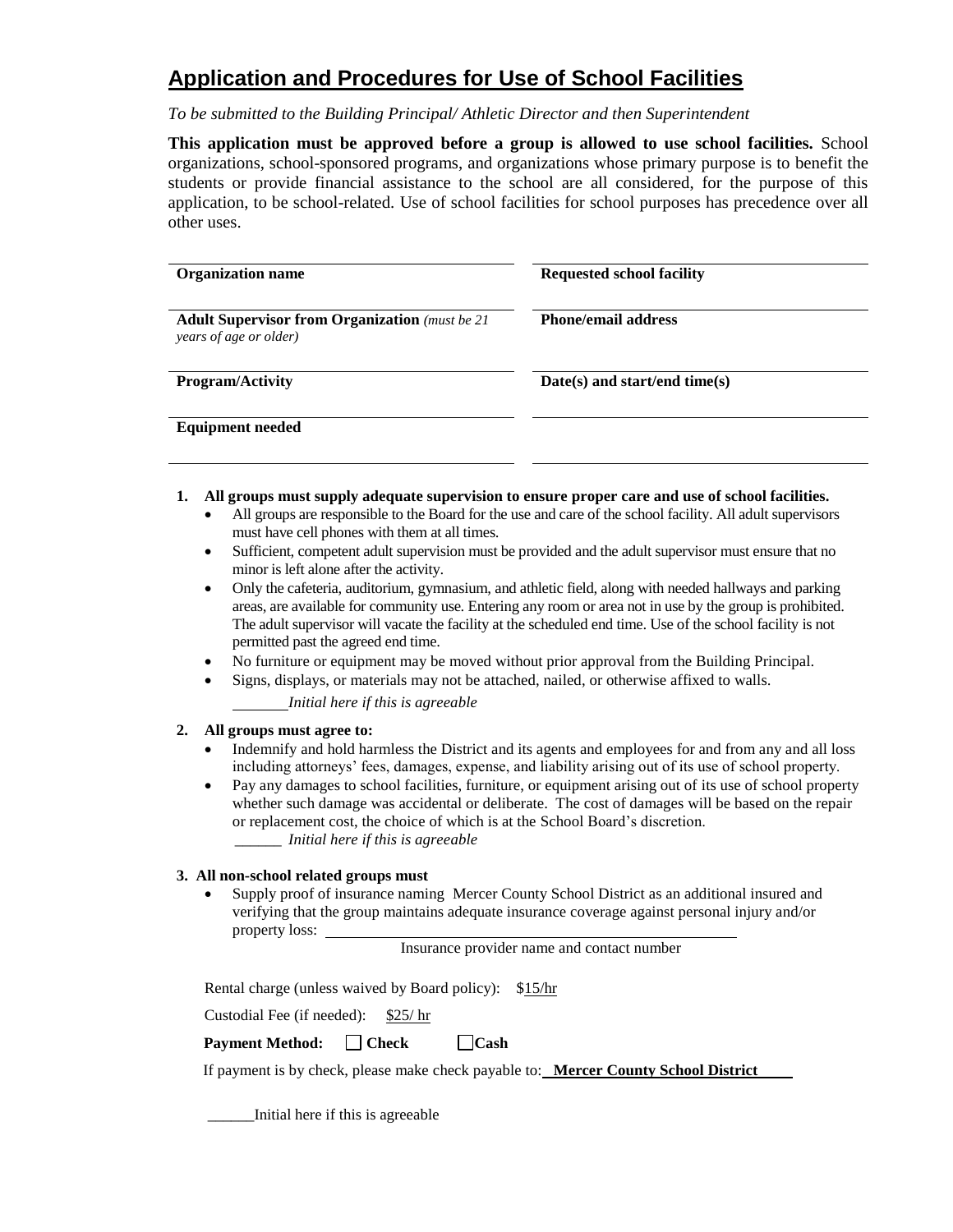**4. All groups must agree to use appropriate emergency procedures including calling 9-1-1 for medical emergencies and whenever an AED is used.**

#### *Initial here if this is agreeable*

**5. All groups must agree to follow the District's** *Plan for Responding to a Medical Emergency at a Physical Fitness Facility,* **4:170-AP6**. Important: The District will not supervise the activity nor will it supply trained AED users to act as emergency responders at any time, including during staffed business hours.

Activity being proposed is not in a physical fitness facility.

*Initial here if this is agreeable*

Copy of the District's *Plan for Responding to a Medical Emergency at a Physical Fitness Facility*  has been provided. (77 Ill.Admin.Code §527.800(c)*.*

*Initial here that a copy was received.*

#### **6. If the request involves a physical fitness facility, the group must:**

- Designate at least one adult supervisor who agrees to be an emergency responder. All emergency responders are encouraged to be trained in CPR and trained AED users.
- Give a copy of the District's plan for responding to medical emergencies to each designated emergency responder.
- Require that 9-1-1 be called for medical emergencies and whenever an AED is used.
- Ensure that each designated emergency responder knows the location of first aid equipment and any AED.
- Ensure that only trained AED users operate an AED, unless the circumstances do not allow time for a trained AED user to arrive.
- Arrange for at least one emergency responder to have a tour of the facility before the activity.
- Ensure that if an AED is used, the Superintendent is informed and all appropriate forms are completed (4:170-AP6, E2, *Automated External Defibrillator Incident Report*).

#### *Initial here if this is agreeable*

**I certify that I am authorized to act for the above-named organization. I understand that: (1) the granting of this request does not constitute recognition of my organization as a school-related group or activity, and (2) my organization may not represent itself or any of its activities as school-related.**

**I agree to: (1) abide by the conditions stated in this application, and (2) adhere to all Board policies and administrative procedures applicable to this use of the school's facility. Proof of Insurance must be attached with this form**

| Applicant name ( <i>please print</i> ) | Telephone number |
|----------------------------------------|------------------|
| Address                                | Email address    |
| Applicant signature                    | Date             |

The Superintendent or designee will base his or her decision on the information being provided in this application as well as other criteria deemed important. *(Note to Superintendent or designee: After approving or*  denying this application, return a copy of it to the person making the request, keep the original in the central *office, and send a copy to the appropriate Building Principal.)*

|  |  | □ Approved/ fees waived □ Approved with following Rental Fee: |  |  | <b>Custodial Fee:</b> |  |
|--|--|---------------------------------------------------------------|--|--|-----------------------|--|
|--|--|---------------------------------------------------------------|--|--|-----------------------|--|

### **Denied**

Principal or Athletic Director

\_\_\_\_\_\_\_\_\_\_\_\_\_\_\_\_\_\_\_\_\_\_\_\_\_\_\_\_\_\_\_\_\_\_\_\_\_\_\_\_\_\_\_\_

Date

Superintendent